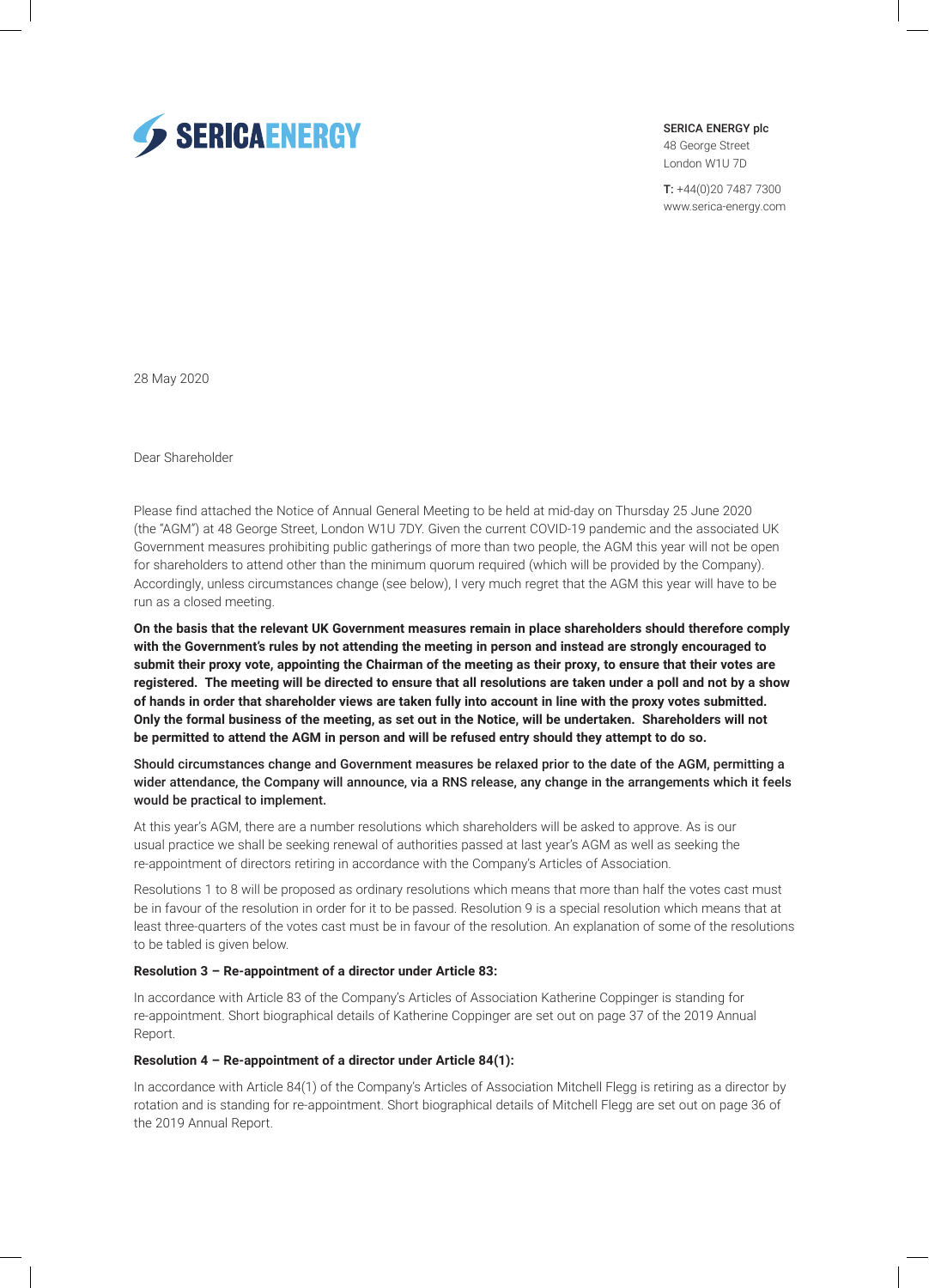## **Resolutions 5 & 6 – Re-appointment of directors under Article 84(5):**

In accordance with Article 84(5) of the Company's Articles of Association Neil Pike and Ian Vann, both of whom served on the Board for more than nine years, are retiring as directors and are standing for re-appointment. Short biographical details of Neil Pike and Ian Vann are set out on pages 36 and 37 respectively of the 2019 Annual Report.

# **Resolution 7 – Dividend payment:**

The directors recommend the payment of a final dividend of 3p per ordinary share for the year ended 31 December 2019.

# **Resolution 8 – Allotment of share capital:**

Your directors may allot shares and grant rights to subscribe for, or convert, any security into shares only if authorised to do so by shareholders. The authority granted at the last AGM is due to expire at this year's AGM. Accordingly, Resolution 8 will be proposed as an ordinary resolution to grant new authorities to your directors. In accordance with guidelines issued by The Investment Association, this resolution will, if passed, provide your directors with flexibility to allot shares and grant rights to subscribe for, or convert, any security into shares (a) up to one third of Serica's issued ordinary share capital as at 28 May 2020, being a maximum nominal amount of U\$8,915,955; and (b) a further third of Serica's issued ordinary share capital, being a further aggregate nominal amount of US\$8,915,955, in connection with a rights issue.

If given, this authority will expire on 30 June 2021 or at the conclusion of the next annual general meeting whichever occurs earlier.

#### **Resolution 9 – Disapplication of statutory pre-emption rights:**

This resolution (which is conditional on resolution 8 being passed) will, if passed, renew broadly on the same terms the authority given at last year's AGM enabling your directors to allot shares (and other equity securities) for cash (apart from offers or invitations to shareholders to acquire shares and other equity securities in proportion to their holdings of shares), up to a maximum of 10% of Serica's issued ordinary share capital as at 28 May 2020, being a nominal amount of US\$2,674,787, without being required to comply with statutory pre-emption rights. The purpose of this authority is to enable Serica to take advantage of specific opportunities to raise additional finance quickly if required, and without the time, cost and expense of the Company having to publish a prospectus. If given, this authority will expire upon expiry of the authority (if given) conferred under Resolution 8.

You will not have received a hard copy proxy form in the post and you are therefore requested to submit your proxy vote electronically by accessing the shareholder portal at www.signalshares.com, logging in and selecting the 'Vote Online Now' link. If you are a CREST member you may register the appointment of a proxy by using the CREST electronic proxy appointment service. Alternatively, you may request a hard copy proxy form directly from the Registrar, Link Asset Services. Full details of how to vote and appoint proxies and the contact details for Link Asset Services are set out in the notes to the Notice of AGM. Please submit your proxy vote so as to reach the Company's Registrar as soon as possible and in any event no later than mid-day on 23 June 2020 or, if you are a CREST member, by using the service provided by Euroclear.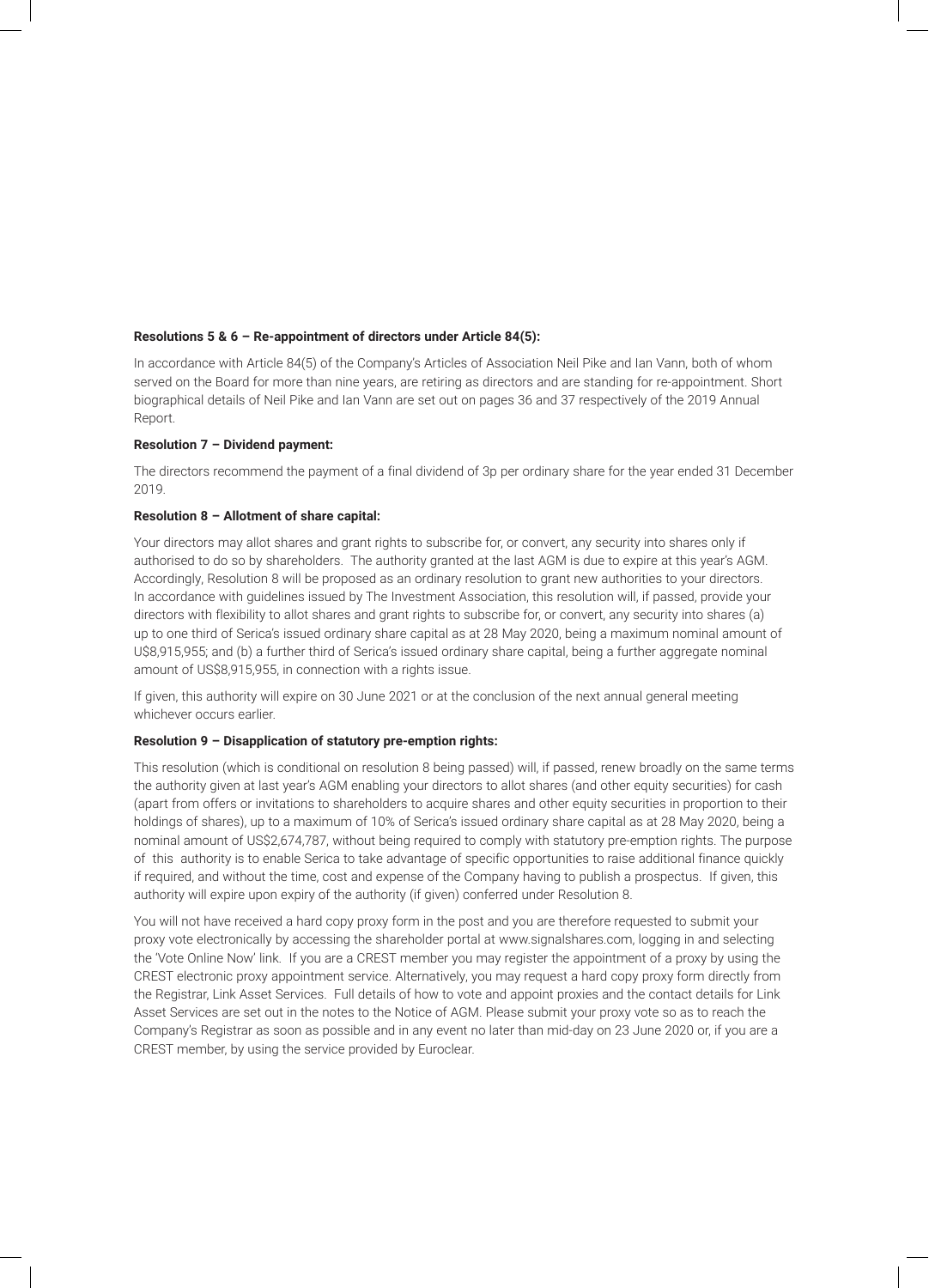Management intends, as usual, to give an update on the Company's performance. As shareholders are unable to attend the AGM this year the update will be by way of a pre-recorded corporate presentation uploaded to the Company's website following conclusion of the AGM, together with a Q&A section that will answer questions pre-submitted by shareholders. In order that we can prepare the Q&A section could I request that any shareholder who wishes to raise a question please do so by email to: questions@serica-energy.com no later than mid-day on Monday 22 June 2020.

Finally, we are all conscious of the need to reduce our impact on the environment and Serica is trying to play its part in any way that it can, both in respect of our offshore operations and in respect of the way that we generally undertake our business. Modern communication systems allow us to communicate more and more electronically and reduce our reliance on traditional methods, such as travelling to meetings or printing large documents, and the Company is continuously implementing these changes. In parallel, we would like to simplify and improve the way in which we communicate with our shareholders. Attached to this letter is a separate letter outlining ways in which shareholders can help in this respect by allowing us to communicate more with you by electronic means, such as via our web-site www.serica-energy.com, and less by printed documentation. I would hope that you will feel able to do so since this will not only help us to be more environmentally friendly but it will also help us to reduce print and distribution cost as well as increasing the speed with which we can distribute information to you, such as Annual Reports and Notices of Meetings.

In summary, I would like to thank shareholders for your support and understanding of the manner in which we are obliged to conduct the AGM this year. As well as being necessary to comply with Government regulations we are also motivated to do our best to protect the health and wellbeing of the Company's shareholders and employees and feel that this is the best way of doing so.

Yours faithfully,

mett lan

Antony Craven Walker Executive Chairman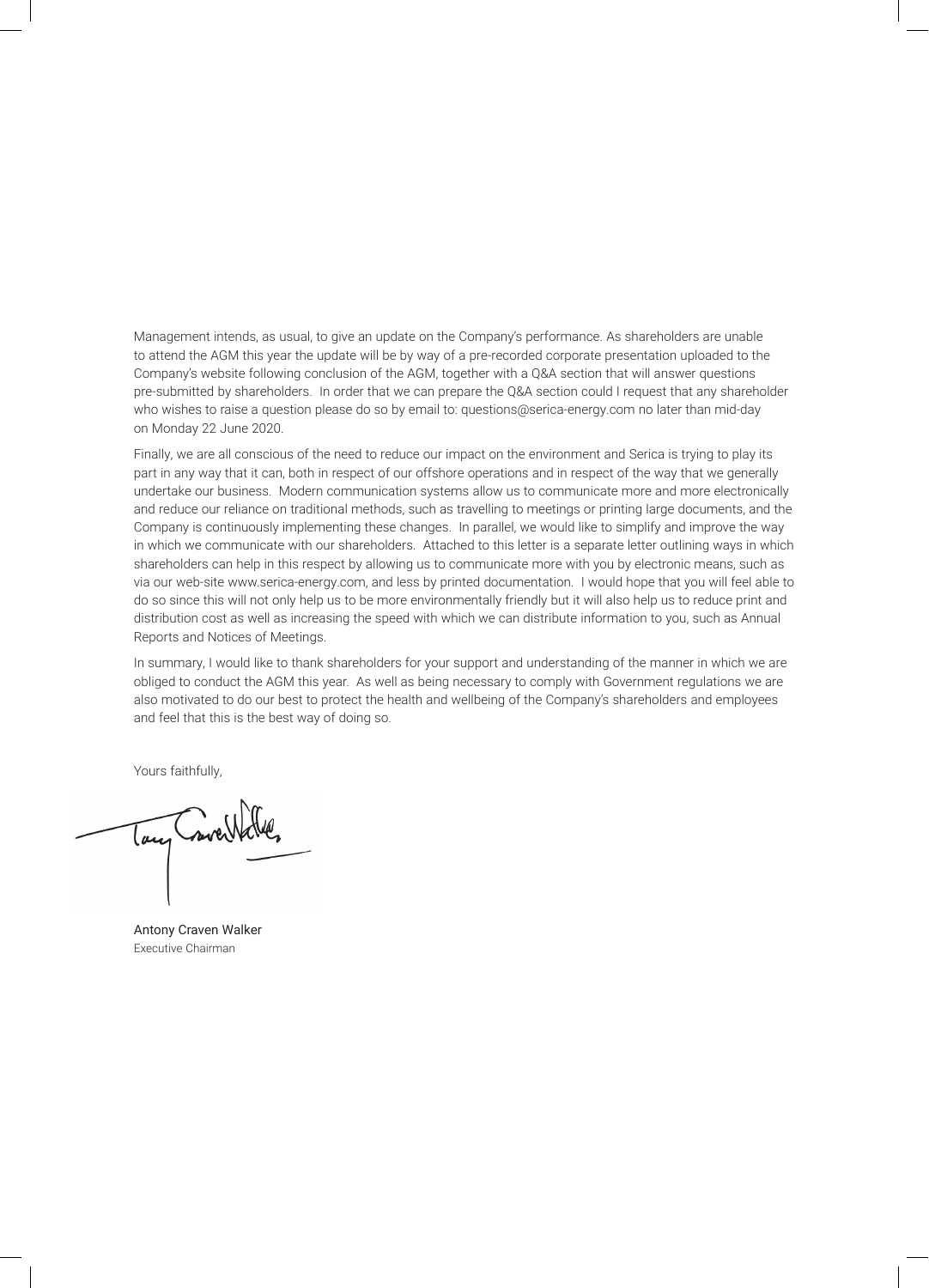## **SERICA ENERGY plc**

(Incorporated and registered in England and Wales under the Companies Act 1985 with registered number 05450950)

## **NOTICE OF ANNUAL GENERAL MEETING OF SHAREHOLDERS**

NOTICE IS HEREBY GIVEN that the 2020 annual general meeting of the shareholders of Serica Energy plc ("the Company") will be held on Thursday 25 June 2020 ("the Meeting") at mid-day (British Summer Time) at 48 George Street, London, W1U 7DY for the purpose of considering and, if thought fit, passing the following resolutions, of which resolutions 1 to 8 will be proposed as ordinary resolutions and resolution 9 will be proposed as a special resolution:

# **ORDINARY RESOLUTIONS**

- 1. to receive the consolidated financial statements and the reports of the board of directors and of the auditors for the year ended 31 December 2019.
- 2. to re-appoint Ernst & Young LLP as auditors of the Company to hold office until the conclusion of the next general meeting at which accounts are laid before the Company and to authorise the board of directors to fix their remuneration.
- 3. to re-appoint Katherine Coppinger as a director of the Company in accordance with Article 83 of the Company's Articles of Association.
- 4. to re-appoint Mitchell Flegg as a director of the Company in accordance with Article 84(1) of the Company's Articles of Association.
- 5. to re-appoint Neil Pike as a director of the Company in accordance with Article 84(5) of the Company's Articles of Association.
- 6. to re-appoint Ian Vann as a director of the Company in accordance with Article 84(5) of the Company's Articles of Association.
- 7. to declare a final dividend of 3p per ordinary share for the year ended 31 December 2019 as recommended by the Board of Directors.
- 8. that the directors be and they are hereby generally and unconditionally authorised in accordance with section 551 of the Companies Act 2006 to exercise all powers of the Company to allot shares in the Company and to grant rights to subscribe for, or to convert any security into, shares in the Company:
	- i. up to an aggregate nominal amount of US\$8,915,955 and
	- ii. in addition to the amount referred to in paragraph (i) above, up to a further aggregate nominal amount of US\$8,915,955 in connection with a rights issue to: (a) holders of ordinary shares made in proportion (as nearly as practical) to the respective number of ordinary shares held by them on the record date that the Directors may determine for such allotment, and (b) holders of any other class of equity securities (within the meaning of section 560 of the Companies Act 2006) entitled to participate therein or, if the Directors consider it necessary, as permitted by the rights of those securities, but subject to such exclusions or other arrangements as the Directors may consider necessary or appropriate to deal with fractional entitlements, treasury shares, record dates, or legal, regulatory or practical difficulties which may arise under the laws of, or the requirements of any regulatory body or stock exchange in any territory or any other matter whatsoever,

provided that this authority shall expire on 30 June 2021 or, if earlier, the date of the next Annual General Meeting of the Company, save that the Company shall be entitled to make offers or agreements before the expiry of such authority which would or might require shares to be allotted or rights to be granted after such expiry and the directors shall be entitled to allot shares or grant rights to subscribe for or convert any security into shares in the Company pursuant to any such offer or agreement as if this authority had not expired, and all unexercised authorities previously granted to the directors to allot shares, or grant rights to subscribe for or convert any security into shares in the Company be and are hereby revoked.

### **SPECIAL RESOLUTION**

9. That, subject to the passing of resolution 8, the directors be and they are hereby empowered pursuant to section 570 and section 573 of the Companies Act 2006 to allot equity securities (within the meaning of section 560 of the Companies Act 2006) for cash either pursuant to the authority conferred by Resolution 8 or by way of a sale of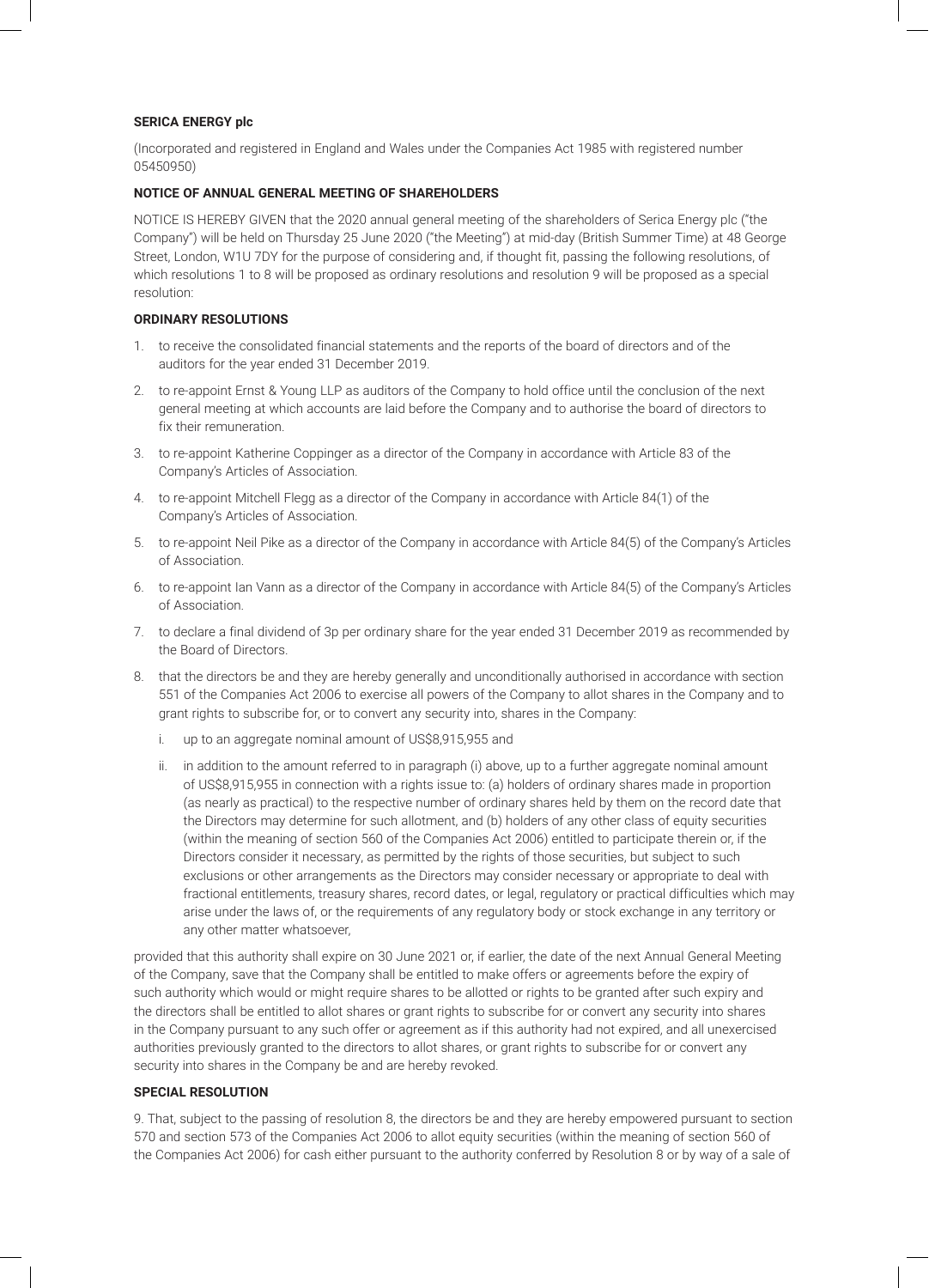ordinary shares as treasury shares as if section 561(1) of the Companies Act 2006 did not apply to such allotment or sale provided that this power shall be limited to the allotment of equity securities and the sale of treasury shares:

- i. in connection with an issue or offer of or invitation to acquire equity securities (but, in the case of the authority granted under paragraph (ii) of Resolution 8, by way of a rights issue only) in favour of holders of ordinary shares on the register of members at such record date as the directors may determine where the equity securities respectively attributable to the interests of such holders are proportionate (as nearly as may be practicable) to the respective numbers of ordinary shares held by them on any such record date (and holders of any other class of equity securities entitled to participate therein or if the directors consider it necessary as permitted by the rights of those securities), but subject to such exclusions or other arrangements as the directors may deem necessary or expedient to deal with fractional entitlements, treasury shares, record dates, or legal, regulatory or practical difficulties which may arise under the laws of, or the requirements of any regulatory body or stock exchange in any territory or any other matter whatsoever; and
- ii. in the case of the authority granted under paragraph (i) of Resolution 8 above (or in the case of any sale of treasury shares) and otherwise than pursuant to paragraph (i) of this Resolution 9 above, to any person or persons of equity securities up to an aggregate nominal amount of US\$2,674,787,

provided that this authority shall expire upon the expiry of the authority conferred by Resolution 8 above, save that the Company may before such expiry make any offer or agreement which would or might require equity securities to be allotted or treasury shares to be sold after such expiry and the directors may allot equity securities or sell treasury shares in pursuance of such offer or agreement as if this power had not expired.

# **DATED 28 MAY 2020 BY ORDER OF THE BOARD OF DIRECTORS**

Antony Craven Walker Executive Chairman

# **NOTES**

- 1. Pursuant to regulation 41 of the Uncertificated Securities Regulations 2001, the Company specifies that in order to have the right to attend and vote at the Meeting (and also for the purpose of determining how many votes a person entitled to attend and vote may cast), a person must be entered on the register of members of the Company no later than 6.00pm on the day that is two days before the time for holding the meeting or any adjournment of it. Changes to entries on the register of members after this time shall be disregarded in determining the rights of any person to attend or vote at the meeting. References in these Notes to 'attend' should however be construed in light of the COVID-19 restrictions, as summarised in the letter from the Chairman which accompanies this AGM Notice, which will restrict physical attendance at the AGM in this case.
- 2. Only holders of ordinary shares are entitled to attend and vote at this meeting.

A member is entitled to appoint another person as his proxy to exercise all or any of his rights to attend, to speak and to vote at the Meeting. A member may appoint more than one proxy in relation to the meeting, provided that each proxy is appointed to exercise the rights attached to a different share or shares held by him. A proxy need not be a member of the Company. You will not have received a hard copy proxy for the 2020 AGM in the post. You can instead submit your proxy vote electronically. Full details of how to vote are set out below. In light of the COVID-19 restrictions, all shareholders are strongly encouraged and requested to only appoint the Chairman as their proxy or representative as any other persons so appointed may not be permitted to attend the AGM.

Proxy Voting: As you will not have received a hard copy proxy for the 2020 AGM in the post, you can instead submit your proxy vote electronically by accessing the shareholder portal at www.signalshares.com, logging in and selecting the 'Vote Online Now' link. You will require your username and password in order to log in and vote. If you have forgotten your username or password you can request a reminder via the shareholder portal. If you have not previously registered to use the portal you will require your investor code ('IVC') which can be found on your share certificate. Proxy votes should be submitted as early as possible and in any event, no later than 48 hours before the time for the holding of the meeting or any adjournment of it. You may request a hard copy proxy form directly from the Registrars, Link Asset Services by emailing enquiries@linkgroup.co.uk or